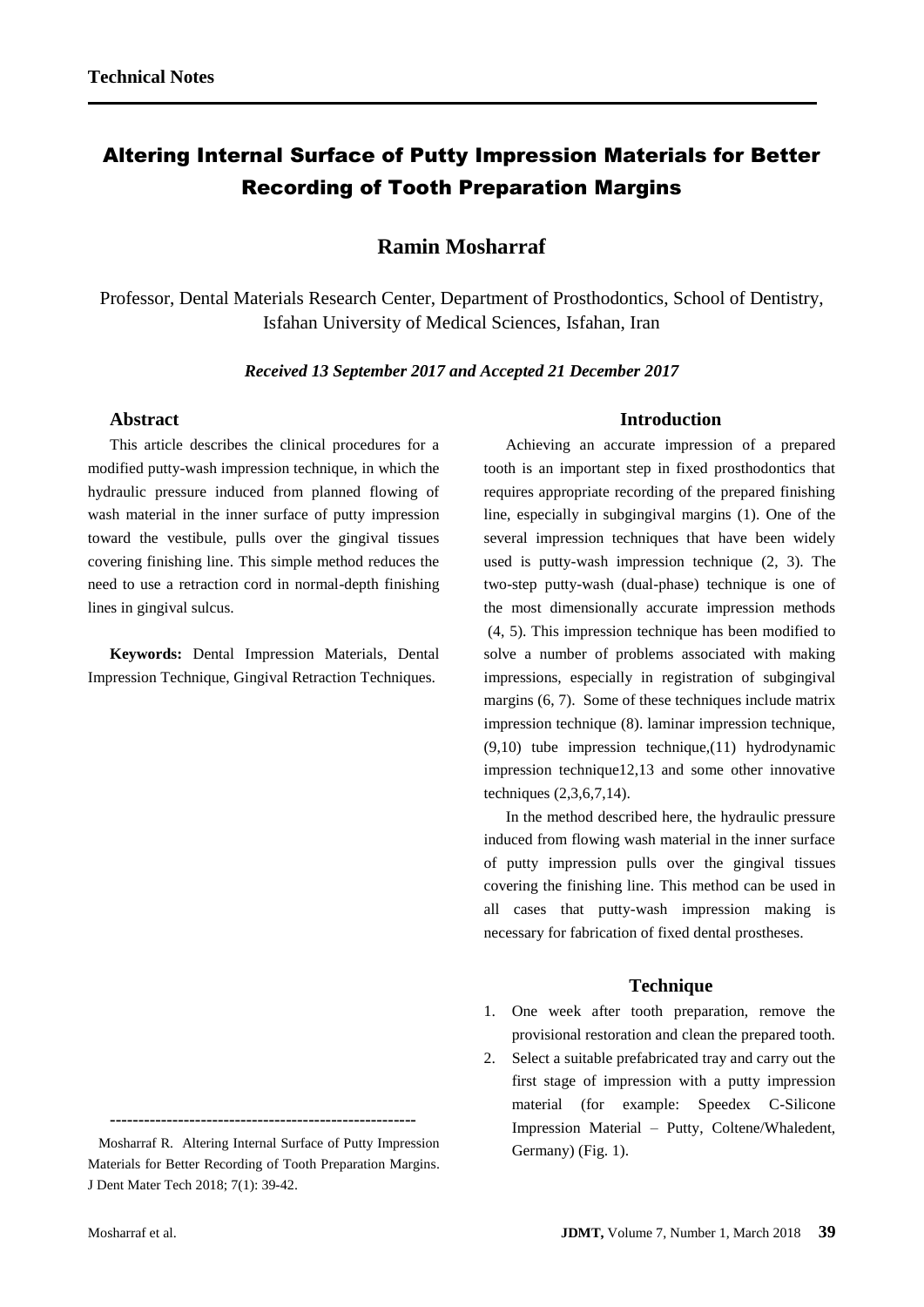- 1. After removing the putty impression from the patient's mouth, rinse it under tap water and dry it with a gentle air stream.
- 2. Grind away a thin layer of impression material from the inner surface of the negative imprint of the prepared tooth with an acrylic bur (round or ball nose carbide tree bur) (sswhite dental, New Jersey, USA) in a low-speed handpiece, but do not trim the preparation margins.
- 3. Trim a 2-mm width channel of the gingival portion of the impression material next to the margins with a round carbide ball bur.
- 4. Create two or more channels in the buccal and lingual walls of the putty impression from the marginal channels towards the depth of the vestibule for leading the excess of wash impression material used in the next stage (Fig. 2).
- 5. Isolate the prepared tooth and simultaneously mix the wash impression material (for example: Speedex C-Silicone Impression Material – wash, Coltene/Whaledent, Germany) and fill the tooth parts of putty impression with the mixed material. Carry the filled tray to the patient's mouth and place it very carefully in it's correct position. The wash material will flow from the prepared tooth cavity toward the marginal channel and to it's way to exit; it will force the gingiva outward from the finishing line. Lack of external putty support for the displaced gingiva will permit the wash to flow into gingival sulcus and register this area (Fig. 3).
- 6. Wait for the wash material to set and then remove the completed impression from the patient's mouth (Fig. 4). Wash the impression with tap water and disinfect it with a suitable material. Finally, send the impression to dental laboratory to pour the stone cast.



**Figure 1**. The first stage of taking impression with a putty impression material



**Figure 2**. Prepared putty impression for planned flow of wash material



**Figure 3.** Completed putty-wash impression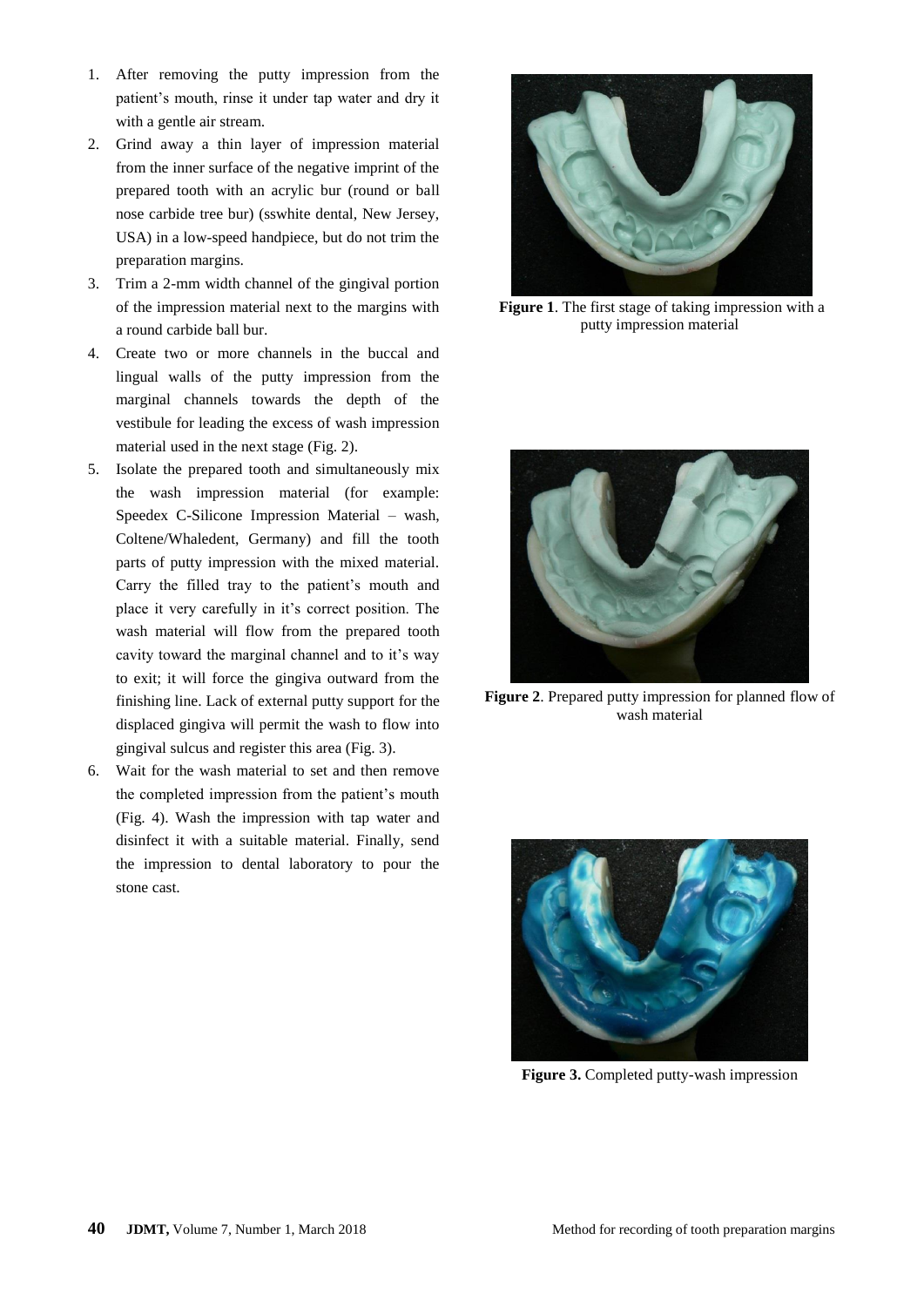

**Figure 4.** Registered finishing line



**Figure 5.** Path of movement of wash material in the prepared putty impression

### **Discussion**

In conventional putty-wash impression techniques, the putty impression material can push and collapse the gingival tissue against the prepared margins (14). In the technique presented here, planned trimming of the putty material can create a hydraulic pressure due to controlled extrusion of the wash material from the prepared tooth cavity toward the gingival sulcus and then flow it out of the impression. This pressure displaces the marginal gingiva and holds it in a position away from the finishing line (Fig. 5).

The excess material can clean the preparation surface and gingival sulcus as it extrudes out, forcing out air and fluids toward noncritical vestibular or lingual portions (14).

Indications and contraindications: This technique can be used in all dental fixed prostheses impression procedures. There is not any contraindication for this technique.

Advantages and disadvantages: This technique is simpler and has fewer procedural steps than nearly all similar previous methods (6, 8, 14). However, it is clear that the ability of the wash material to displace gingiva is limited. For example, in deep subgingival margins, this method cannot be effective and must be used with a retraction cord.

In a technique described by Bhansali et al (6) for preserving interdental papillae, a large number of procedural steps are needed. In the present method, the papillae are preserved simultaneously with the creation of a sufficient space in the putty impression material over the gingival papillae.

#### **References**

- 1. Baba NZ, Goodacre CJ, Jekki R, Won J. Gingival displacement for impression making in fixed prosthodontics: contemporary principles, materials, and techniques. Dent clin North Am 2014; 58: 45-68.
- 2. Chaimattayompol N, Park D. A modified puttywash vinyl polysiloxane impression technique for fixed prosthodontics. J Prosthet Dent 2007; 98: 483-5.
- 3. Wu AY, Donovan TE. A modified one-step puttywash impression technique. J Prosthet Dent 2007; 98: 245-6.
- 4. Caputi S, Varvara G. Dimensional accuracy of resultant casts made by a monophase, one-step and two-step, and a novel two-step putty/light-body impression technique: an in vitro study. J Prosthet Dent 2008; 99: 274-81.
- 5. Samet N, Shohat M, Livny A, Weiss EI. A clinical evaluation of fixed partial denture impressions. J Prosthet Dent 2005; 94: 112-7.
- 6. [Bhansali S, Bhansali N, Singh K, Agarwal B. An impression technique for preserving interdental papillae. J Indian Prosthodont Soc 2010; 10: 226-9.
- 7. Marshak B, Assif D, Pilo R. A controlled puttywash impression technique. J Prosthet Dent 1990; 64: 635-6.
- 8. Livaditis GJ. The matrix impression system for fixed prosthodontics. J Prosthet Dent 1998;79: 208-16.